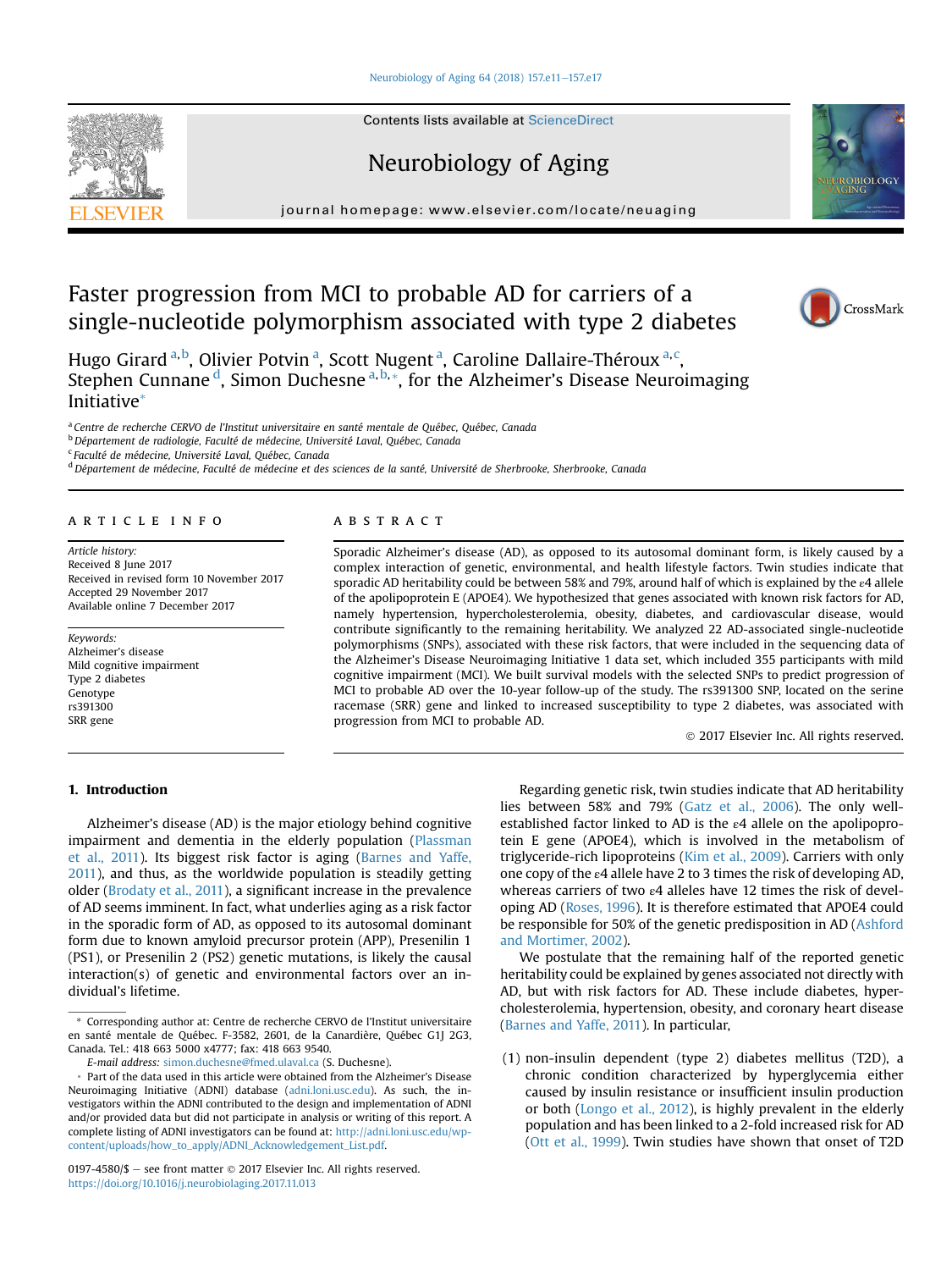during midlife (onset age  $\lt$  65 years) was more likely to be associated with dementia and AD than onset later in life (onset  $age \geq 65 \text{ years}$ ) ([Xu et al., 2009\)](#page-6-0);

- (2) increased plasma low-density lipoprotein (LDL) cholesterol concentrations in older adults  $(65-85$  years) has been associated with poorer working memory performance [\(Meusel et al., 2017](#page-5-0)); increased serum cholesterol in midlife increases the risk of AD, and patients taking lipid-lowering agents have a lower risk of AD than patients taking no medication [\(Dufouil et al., 2005; Notkola](#page-4-0) [et al., 1998\)](#page-4-0);
- (3) high blood pressure in midlife is a risk factor for late-life cognitive impairment and dementia [\(Qiu et al., 2005\)](#page-5-0);
- (4) obesity (body mass index [BMI]  $\geq$ 30) in midlife has also been associated with AD ([Whitmer et al., 2007](#page-6-0)), and a meta-analysis of prospective studies showed a 2-fold increase in risk for AD in obese individuals [\(Anstey et al., 2011\)](#page-4-0); and
- (5) coronary heart disease, defined as a history of myocardial infarction, angina, angiographic coronary stenosis, or coronary revascularization, has been associated with mild cognitive impairment (MCI) and progression to dementia ([Roberts et al., 2010](#page-5-0)).

Based on these findings, we hypothesized that variants in genetic risk factors associated with diabetes, hypertension, lipid transport, obesity, and coronary heart disease would be associated with an increased risk of progression of MCI to AD. Our major contributions in this work include (1) identifying single-nucleotide polymorphism (SNP) variants known to be significantly associated with these risk factors for AD that were present in the Alzheimer's disease Neuroimaging Initiative (ADNI) database and (2) conducting survival analyses in a robust design to identify those SNPs and covariates significantly associated with risk for progression of MCI to AD.

### 2. Methods

# 2.1. Ethics

ADNI was launched in 2003 as a public-private partnership, led by M.W. Weiner ([www.adni-info.org/](http://www.adni-info.org/)). Approval from the local ethics board and informed consent of the participants were obtained as part of the ADNI study. Data used in the preparation of this article were obtained from ADNI in March 2015 ([adni.loni.usc.edu\)](http://adni.loni.usc.edu).

#### 2.2. Participant inclusion criteria

We included all participants enrolled in the ADNI-1 study who were evaluated as MCI at baseline. Criteria for the diagnosis of MCI included (1) Mini-Mental State Examination score between 24 and 30; (2) memory complaints and objective memory loss measured by education-adjusted scores obtained on the Wechsler Memory Scale Logical Memory II test; (3) Clinical Dementia Rating of 0.5; (4) absence of significant levels of impairment in other cognitive domains; (5) well-preserved activities of daily living; and (6) absence of dementia.

Probable AD was diagnosed according to the National Institute of Neurological and Communicative Disorders and Stroke and the Alzheimer's Disease and Related Disorders Association ([McKhann](#page-5-0) [et al., 1984\)](#page-5-0) criteria, with a Clinical Dementia Rating of 0.5 or 1.

## 2.3. Genetic information

## 2.3.1. Genotyping

Genotyping was performed using the Human610-Quad Bead-Chip (Illumina, San Diego, CA, USA), including 620,901 SNP markers, and completed on all ADNI-1 participants following the

protocol detailed in the study by [\(Saykin et al., 2010\)](#page-5-0). APOE genotyping was performed at the time of participant enrollment. The 2 SNPs (rs429358 and rs7412) that define the  $\varepsilon$ 2,  $\varepsilon$ 3, and  $\varepsilon$ 4 alleles of APOE are not on the Human610-Quad BeadChip and therefore were genotyped using extracted DNA ([Saykin et al., 2010\)](#page-5-0). Polymerase chain reaction amplification was followed by a methylation-sensitive restriction enzyme (HhaI), resolution on 4% MetaPhor gel, and visualization by ethidium bromide staining [\(Potkin et al., 2009\)](#page-5-0). BeadStudio 3.2 software (Illumina) was used to generate SNP genotypes from bead intensity data. GenomeStudio v2009.1 (Illumina), an updated version of BeadStudio, was later used to reprocess the array data for all samples.

# 2.3.2. Selected SNPs

We selected 40 genetic variants that were shown in the literature to be significantly associated with risk for diabetes, hypertension, lipid transport dysfunction, obesity, and coronary heart disease in genome-wide association studies ([Kato, 2013; Reitz et al.,](#page-5-0) [2012; Roberts, 2014; Speliotes et al., 2010; Thorleifsson et al., 2009;](#page-5-0) [Wing et al., 2011; Zhang et al., 2010\)](#page-5-0). Eighteen of these variants were present on the Human610-Quad BeadChip used to genotype ADNI-1 participants, namely rs5945326, rs1048886, rs391300, rs7903146, and rs17584499 (diabetes); rs12413409 and rs3184504 (hypertension); rs11206510, rs2075650, and rs964184 (hypercholesterolemia); rs16945088, rs6499640, rs10852521, rs571312, and rs2867125 (obesity); and finally rs6725887, rs2306374, and rs1746048 (coronary heart disease). For the remaining missing genetic variants we used SNAP, a bioinformatics query tool, which identifies proxy SNPs [\(Johnson et al., 2008](#page-4-0)). We used the following search criteria: SNP data set = 1000 Genomes Pilot 1,  $r^2$  threshold = 1, population panel  $=$  Utah residents with Northern and Western European ancestry from the CEPH collection (CEU), and distance  $limit = 500$ . Four SNP proxies were further identified in the ADNI database for diabetes (rs13081389 proxy: rs13089415; and rs7766070 proxy: rs7756992), cardiovascular disease (rs579459 proxy: rs495828), and obesity (rs713586 proxy: rs10182181).

#### 2.4. Covariates

#### 2.4.1. Sociodemographic and cognitive measures

Baseline clinical information for each participant included demographics, Alzheimer's Disease Assessment Scale-cognitive subscale (ADAS-Cog; [Rosen et al., 1984\)](#page-5-0), Rey Auditory Verbal Learning Test (RAVLT; [Rey, 1964\)](#page-5-0), and APOE genotype.

#### 2.4.2. Morphometric regional brain measures

Baseline morphometric regional brain measures were derived from T1-weighted magnetic resonance imaging. Images were processed using FreeSurfer 5.3 ([http://freesurfer.net;](http://freesurfer.net) [Fischl et al.,](#page-4-0) [2009](#page-4-0)), and the measures were transformed into normative Z scores based on our normative morphometric regional brain values ([Potvin et al., 2017, 2016\)](#page-5-0). Morphometric brain measures included hippocampal, entorhinal, and global cortex volumes and thicknesses, all measures that have been widely reported as most sensitive to progression from MCI to probable AD.

#### 2.4.3. Health conditions

Variables for baseline health conditions included treated diabetes, serum glucose and cholesterol levels, history of coronary heart disease, BMI, treated hypertension, and systolic and diastolic blood pressure.

#### 2.5. Statistical analyses

Cox regression models for predicting conversion of MCI to AD were conducted. First, heterozygous genotypes were grouped with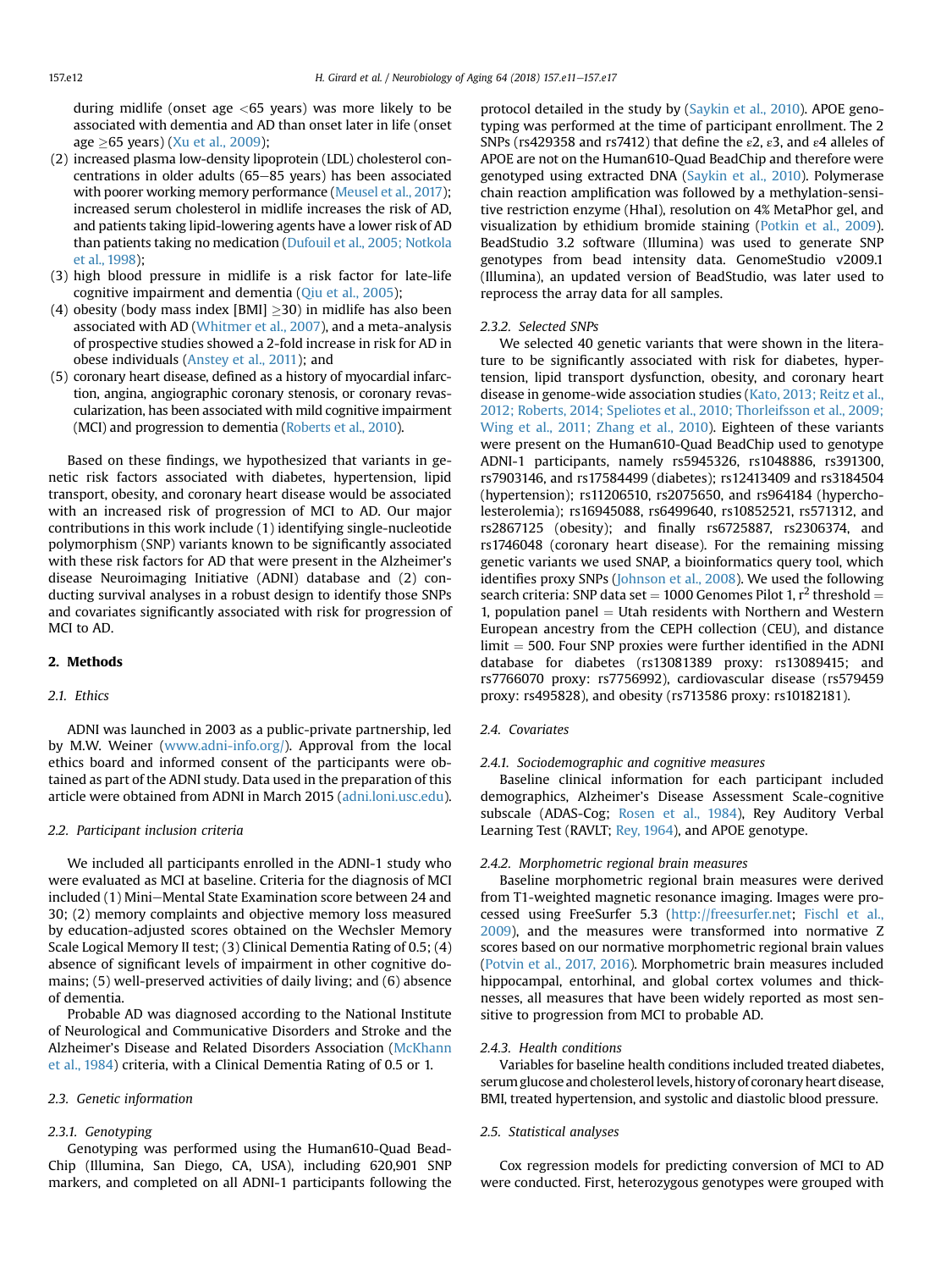$\overline{a}$ 

the homozygous genotypes having the same univariate direction of association, unless there were less than 10 homozygous carriers in a category (Supplementary Table 1). Second, to identify relevant SNPs more robustly, the sample was randomly split into 2 subsamples with the same number of participants who converted to AD. A model was built for each subsample, with all SNPs and covariates (age, sex, ADAS-Cog, RAVLT delayed recall score, hippocampal volume, entorhinal cortex volume and thickness, global cortex volume and thickness, and APOE4) tested together with a backward elimination procedure keeping only those with p-values less than 10% at each iteration.

We built a final model from all participants including only SNPs selected in both subsample models, as well as all covariates retained by either one of the two subsample models and metrics related to the SNPs health condition (e.g., treated diabetes, glucose level, cholesterol level, CVD, BMI, treated hypertension, and blood pressure) using the same elimination procedure. This final model was tested for hazards proportionality and outliers. SAS 9.4 program was used for all statistical analyses (SAS Institute Inc, Cary, NC, USA).

#### 3. Results

## 3.1. Sample characteristics

Table 1 shows participants' characteristics. There were 375 MCI participants enrolled at baseline. After removing participants without data for our selected genotype variants, the number of participants available was 355. The sample comprised 234 males and 121 females; at the 10-year maximum follow-up, 196 MCI participants had progressed to probable AD, with a mean time for conversion of 2.4 years (standard deviation  $= 1.9$ ) and a maximum of 10 years.

Genotype frequencies for all SNPs were similar (Supplementary Table 1) to those observed in the literature and from the HapMap data set available on the NCBI website [\(https://www.ncbi.nlm.nih.](https://www.ncbi.nlm.nih.gov/) [gov/\)](https://www.ncbi.nlm.nih.gov/) ([Kato, 2013; Roberts, 2014; Speliotes et al., 2010\)](#page-5-0). Three variants had fewer than 5 participants with a homozygous variant: rs16945088 (G/G) with a genotype frequency of  $<$ 1% (n = 3) and an allelic frequency (G) of 15%; rs12413409 (A/A) with a genotype frequency of 1% ( $n = 4$ ) and an allelic frequency (A) of 15%; and rs6725887 (G/G) with a genotype frequency 1% ( $n = 4$ ) and an allelic frequency (G) of 20%. Six SNPs had missing data: rs10182181  $(n = 1)$ , rs17584499  $(n = 4)$ , rs13089415  $(n = 6)$ , rs3184504  $(n = 5)$ , rs495828 ( $n = 2$ ), and rs11206510 ( $n = 2$ ). Missing data were also observed for ADAS-Cog scores ( $n = 3$ ), BMI ( $n = 1$ ), glucose levels  $(n = 23)$ , and cholesterol levels  $(n = 22)$ .

#### 3.2. Association between SNPs and AD progression

[Table 2](#page-3-0) shows the selected predictors for each subsample model. In subsample 1, the selected allelic variants were rs391300 (diabetes) and rs6499640 (BMI). In subsample 2, the selected variants were rs391300 (diabetes), rs11206510 (hypercholesterolemia), rs964184 (hypercholesterolemia), and rs16945088 (obesity). In terms of covariates, ADAS-Cog was retained in both model subsamples. Meanwhile, entorhinal and cortical volumes and APOE4 were selected in subsample 1, and hippocampal volume and RAVLT were selected in subsample 2.

Thus, the only SNP robustly selected in both samples and retained for the final model was rs391300 (diabetes). All selected covariates are presented in [Table 2](#page-3-0). The only health condition retained in the final model that was related to one of the selected SNPs was cholesterol levels.

#### Table 1

Participant's characteristics  $(n = 355)$ 

| Characteristics                    | Mean or n | SD or % |
|------------------------------------|-----------|---------|
| Converted to AD                    | 196       | 55.2    |
| Demographics                       | 74.8      | 7.3     |
| Age                                | 74.8      | 7.3     |
| Women                              | 121       | 34.1    |
| Cognitive functioning              |           |         |
| ADAS-Cog score                     | 18.7      | 6.2     |
| RAVLT delayed recall score         | 2.7       | 3.2     |
| Brain morphometry                  |           |         |
| Cortical volume (Z score)          | $-1.1$    | 1.1     |
| Cortical thickness (Z score)       | $-0.9$    | 1.1     |
| Entorhinal volume (Z score)        | $-0.4$    | 1.1     |
| Entorhinal thickness (Z score)     | $-0.4$    | 1.1     |
| Hippocampal volume (Z score)       | $-1.4$    | 1.3     |
| Health-related variables           |           |         |
| Using diabetes medication          | 24        | 6.8     |
| Serum glucose level (mg/dL)        | 100.2     | 26.8    |
| Using antihypertensive medication  | 209       | 58.9    |
| Diastolic blood pressure (mm Hg)   | 74.9      | 9.7     |
| Systolic blood pressure (mm Hg)    | 135.8     | 18.0    |
| Serum cholesterol level (mg/dL)    | 195.7     | 39.8    |
| History of cardiovascular diseases | 261       | 73.5    |
| Body mass index                    | 26.0      | 3.9     |

Key: AD, Alzheimer's disease; ADAS-Cog, AD Assessment Scale-cognitive subscale; RAVLT, Rey Auditory Verbal Learning Test; SD, standard deviation.

[Fig. 1](#page-3-0) shows the survival curves associated with rs391300 and APOE4. When covariates are kept constant, individuals with rs391300 AA variant and an APOE4 allele displayed the greatest risk of conversion (lowest survival), whereas those with rs391300 AG or GG variant and no APOE4 allele had the lowest risk (highest survival) of conversion to probable AD.

## 4. Discussion

It has been widely reported that the APOE4 genetic variant is the most significant genetic risk factor for AD and could explain 50% of total genetic risk ([Ashford and Mortimer, 2002\)](#page-4-0). Genome-wide association studies have revealed associations of AD with other genes, but of much smaller magnitudes than for APOE [\(Butler et al.,](#page-4-0) [2009](#page-4-0)). Moreover, studies with twins indicate a disease heritability of 58%-79% ([Gatz et al., 2006](#page-4-0)). Thus, an important portion of the genetic risk for AD remains unknown and could be linked to variations in genes associated with known health-related risk factors for AD.

We assessed the association of genetic variants linked to chronic conditions such as diabetes, hypertension, hypercholesterolemia, obesity, and coronary heart diseases with progression from MCI to probable AD over a 10-year observation period. Of the 22 SNPs included in our study, only one, linked to T2D, was significantly associated with progression from MCI to probable AD after adjusting for covariates [\(Fig. 2](#page-3-0)).

The rs391300 SNP is located in the serine racemase (SRR) gene. SRR generates D-serine from L-serine, a co-agonist with glutamate of the N-methyl-D-aspartate (NMDA) receptor. A variant in the SRR gene was significantly associated with schizophrenia susceptibility and T2D in a Chinese Han population [\(Labrie et al., 2009; Tsai et al.,](#page-5-0) [2010](#page-5-0)). The rs391300 gene variant was also associated with therapeutic efficacy of metformin in T2D ([Dong et al., 2011\)](#page-4-0) and with risk of gestational diabetes mellitus in a Chinese Han population ([Wang](#page-6-0) [et al., 2011\)](#page-6-0). However, another genome-wide association study in Hans did not confirm this relationship between SRR gene variants and T2D [\(Zhang et al., 2014](#page-6-0)).

Regarding the association between SRR and AD, a study investigating the role of D-serine in the pathophysiology of AD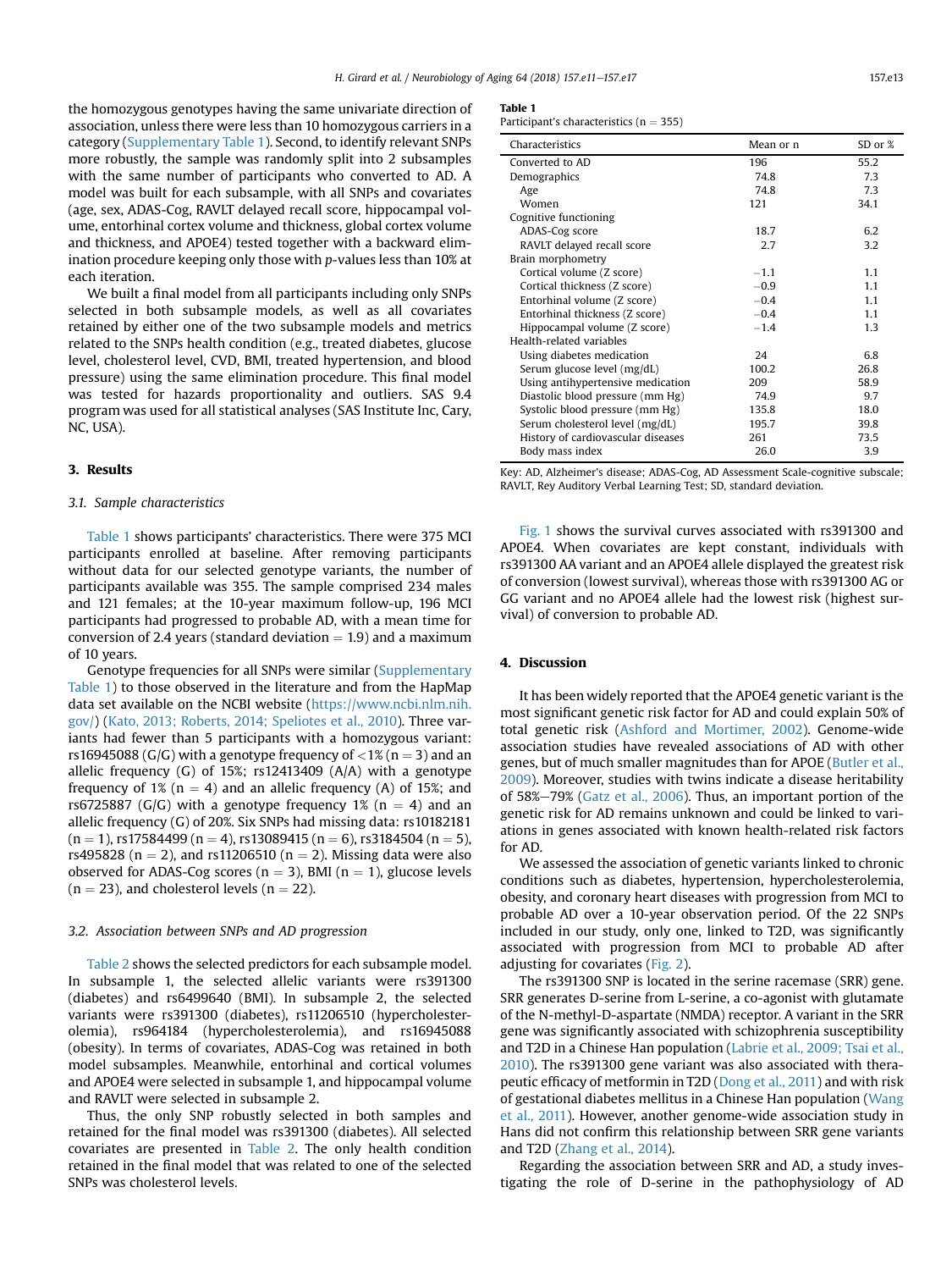#### <span id="page-3-0"></span>Table 2

| Cox proportional hazard models predicting MCI progression to AD |  |  |  |  |
|-----------------------------------------------------------------|--|--|--|--|
|                                                                 |  |  |  |  |

| Variables                    | Hazard ratio | 95% CI |       | p        |
|------------------------------|--------------|--------|-------|----------|
| Subsample 1 ( $n = 172$ )    |              |        |       |          |
| rs391300 (A/A)               | 2.18         | 1.26   | 3.79  | 0.0054   |
| rs6499640 (G)                | 1.61         | 1.01   | 2.54  | 0.0440   |
| APOF4                        | 1.69         | 1.08   | 2.64  | 0.0216   |
| Cortical volume (Z score)    | 0.59         | 0.48   | 0.72  | < 0.0001 |
| Entorhinal volume (Z score)  | 0.81         | 0.65   | 0.99  | 0.0393   |
| ADAS-Cog score               | 1.10         | 1.05   | 1.15  | < 0.0001 |
| Subsample 2 ( $n = 167$ )    |              |        |       |          |
| rs391300 (A/A)               | 1.91         | 1.07   | 3.42  | 0.0294   |
| rs11206510 (A/A)             | 1.63         | 1.01   | 2.62  | 0.0461   |
| rs964184 (C)                 | 1.68         | 1.07   | 2.63  | 0.0245   |
| rs16945088 (A/A)             | 1.96         | 0.89   | 4.30  | 0.0948   |
| Hippocampus volume (Z score) | 0.78         | 0.66   | 0.92  | 0.0032   |
| ADAS-Cog score               | 1.11         | 1.06   | 1.16  | < 0.0001 |
| RAVLT delayed recall score   | 0.90         | 0.82   | 1.00  | 0.0547   |
| Final model ( $n = 322$ )    |              |        |       |          |
| rs391300 (A/A)               | 1.85         | 1.24   | 2.75  | 0.0026   |
| APOF4                        | 1.32         | 0.96   | 1.82  | 0.0902   |
| Cortical volume (Z score)    | 0.69         | 0.59   | 0.80  | < 0.0001 |
| Hippocampus volume (Z score) | 0.86         | 0.74   | 0.99  | 0.0427   |
| ADAS-Cog                     | 1.08         | 1.04   | 1.12  | < 0.0001 |
| RAVLT delayed recall score   | 0.92         | 0.86   | 0.99  | 0.0190   |
| Cholesterol level (mg/dL)    | 1.004        | 1.000  | 1.008 | 0.0745   |

Reference categories: rs391300, rs11206510, and rs16945088 =  $A/G + G/G$ ; rs6499640 = A/A; rs964184 = G/G; and APOE4 = no  $\varepsilon$ 4 allele.

Key: ADAS-Cog, Alzheimer's Disease Assessment Scale-cognitive subscale; RAVLT, Rey Auditory Verbal Learning Test.

[\(Hashimoto et al., 2004](#page-4-0)) concluded that reduced activity of SRR could play a role in the susceptibility to AD because serum levels of D-serine were decreased in AD patients compared with cognitively normal controls. D-Serine is a co-agonist of NMDA receptors, which have been shown to be decreased in brain regions affected in AD, particularly the hippocampus and entorhinal cortex ([Sze et al.,](#page-5-0) [2001](#page-5-0)). A dysfunction in glutamatergic neurotransmission in relation to NMDA receptors could also be involved in the pathophysiology of AD ([Kornhuber and Weller, 1997; Olney et al., 1997](#page-5-0)).

Currently, the effect of rs391300 on the SRR gene remains unknown; only that the effect of this SNP on certain phenotypes was investigated, and not on the functionality of SRR itself. The SNP rs391300 could impact activity or expression of SRR, subsequently altering the metabolism of D/L-serine and thereby influencing conversion of MCI to AD via an NMDA receptor effect. Alternatively, an association with another SNP not included in our analysis is also a possibility because an exhaustive analysis of all SNPs associated with risk factors for AD was not performed.



Fig. 1. Survival curve showing association between genetic variants and progression from mild cognitive impairment to Alzheimer's disease.



Fig. 2. Pathways illustrating dominant versus nondominant risk factors for the development of Alzheimer's disease. SNP rs391300 interruption results in reduced N-methyl-D-aspartate receptor activation. Abbreviations: APOE4, ε4 allele of the apolipoprotein E; APP, amyloid precursor protein; PS1, Presenilin 1; PS2, Presenilin 2; SNP, single-nucleotide polymorphisms.

The relationship between AD and T2D remains unclear but is currently a very dynamic area of research. While hyperglycemia has been associated with accelerated cognitive decline [\(Crane et al.,](#page-4-0) [2013\)](#page-4-0), the association of suboptimal cognitive performance with insulin resistance/T2D could also be partly explained by reactive oxygen species that contribute to microvascular damage [\(de Bresser](#page-4-0) [et al., 2010; Segura et al., 2009; Unoki and Yamagishi, 2008](#page-4-0)) and beta amyloid and tau accumulation ([Chen et al., 2003\)](#page-4-0) within the brain. In addition to oxidative stress, insulin and insulin-like growth factor 1 stimulate beta amyloid release from neurons, and insulin resistance impairs brain amyloid clearance and phosphorylated tau clearance ([Carro and Torres-Aleman, 2004; Craft and Watson, 2004;](#page-4-0) [De Felice et al., 2014; Kang et al., 2017a\)](#page-4-0). Increased amounts of proinflammatory factors and ceramides produced in the liver of T2D may also cross the blood-brain barrier and cause or exacerbate neurological insults ([de la Monte, 2009; Diehl et al., 2017](#page-4-0)). More recently, the role of amylin, an amyloidogenic protein cosecreted with insulin by pancreatic  $\beta$ -cells, has been supported by several studies as a potential connection between T2D and AD ([Bharadwaj](#page-4-0) [et al., 2017; de Matos et al., 2017; Zhang and Song, 2017\)](#page-4-0). Amylin exerts its neurotoxicity by directly interacting with beta amyloid and causing its aggregation [\(Ono et al., 2014](#page-5-0)). Interestingly, decreased brain volumes ([Brundel et al., 2010; den Heijer et al.,](#page-4-0) [2003; Moran et al., 2013; Scheltens et al., 2002\)](#page-4-0) and functional connectivity [\(Chen et al., 2014; Musen et al., 2012](#page-4-0)) assessed by magnetic resonance imaging were found in similar brain regions for both T2D and AD patients. These 2 conditions share many common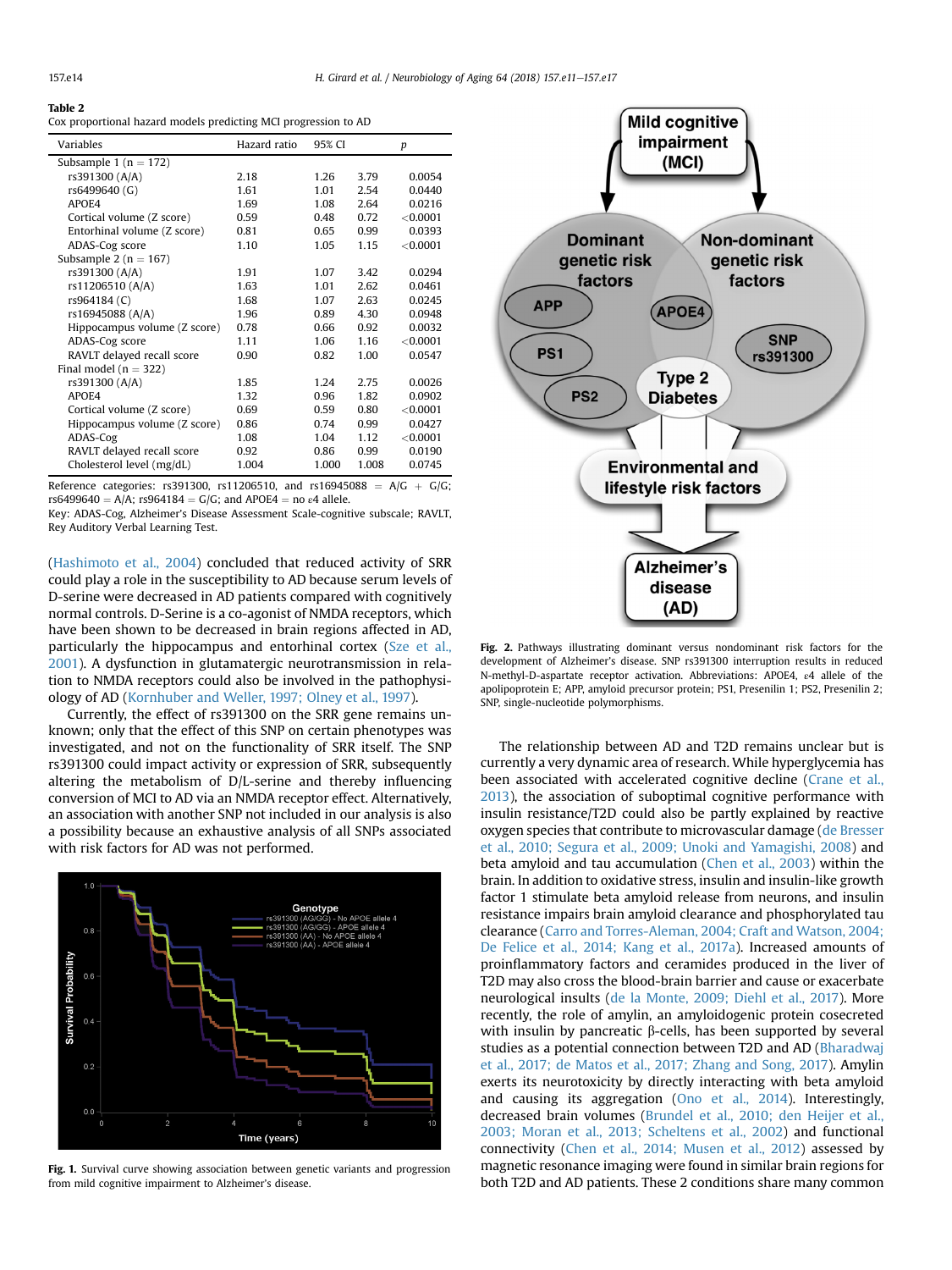<span id="page-4-0"></span>risk factors (i.e., aging, dyslipidemia, genetic predisposition, hypertension, and obesity) and pathological processes (i.e., inflammation, oxidative stress, and mitochondrial dysfunction) ([Zhang](#page-6-0) [and Song, 2017; de la Monte and Wands, 2008; Kang et al., 2017b](#page-6-0)).

## 5. Conclusion

The present study found a significant association between an SNP (rs391300) linked to T2D and conversion of MCI to AD, even after correction for APOE genotype.

One goal of being able to better identify those at risk of AD is to allow intervention before damage is irreversible. Multimodal prevention-type treatments for AD are emerging ([Ngandu et al.,](#page-5-0) [2015\)](#page-5-0) and commonly suggest lowering the risk for coronary heart disease and/or T2D. Increased risk of T2D due to SRR may therefore be an important target for AD preventative measures.

#### Acknowledgements

The authors gratefully acknowledge financial support from the Alzheimer's Society of Canada (#13-32) and the Fonds de recherche du Québec-Santé/Pfizer Canada-Pfizer-FRQS Innovation Fund (#25262). SC holds a research chair in Brain Metabolism and Aging from the Université de Sherbrooke. SD is a research scholar from the Fonds de recherche du Québec-Santé (#30801).

Data collection and sharing for this project were funded by the Alzheimer's Disease Neuroimaging Initiative (ADNI; National Institutes of Health Grant U01 AG024904) and DOD ADNI (Department of Defense award number W81XWH-12-2-0012). ADNI is funded by the National Institute on Aging, the National Institute of Biomedical Imaging and Bioengineering, and through generous contributions from the following: AbbVie; Alzheimer's Association; Alzheimer's Drug Discovery Foundation; Araclon Biotech; Bio-Clinica, Inc; Biogen; Bristol-Myers Squibb Company; CereSpir, Inc; Cogstate; Eisai Inc; Elan Pharmaceuticals, Inc; Eli Lilly and Company; Euroimmun; F. Hoffmann-La Roche Ltd and its affiliated company Genentech, Inc; Fujirebio; GE Healthcare; IXICO Ltd; Janssen Alzheimer Immunotherapy Research & Development, LLC; Johnson & Johnson Pharmaceutical Research & Development LLC; Lumosity; Lundbeck; Merck & Co, Inc; Meso Scale Diagnostics, LLC; NeuroRX Research; Neurotrack Technologies; Novartis Pharmaceuticals Corporation; Pfizer Inc; Piramal Imaging; Servier; Takeda Pharmaceutical Company; and Transition Therapeutics. The Canadian Institutes of Health Research is providing funds to support ADNI clinical sites in Canada. Private sector contributions are facilitated by the Foundation for the National Institutes of Health [\(www.fnih.org](http://www.fnih.org)). The grantee organization is the Northern California Institute for Research and Education, and the study is coordinated by the Alzheimer's Therapeutic Research Institute at the University of Southern California. ADNI data are disseminated by the Laboratory for Neuro Imaging at the University of Southern California.

## Supplementary data

Supplementary Data associated with this article can be found, in the online version, at [https://doi.org/10.1016/j.neurobiolaging.2017.](https://doi.org/10.1016/j.neurobiolaging.2017.11.013) [11.013.](https://doi.org/10.1016/j.neurobiolaging.2017.11.013)

#### Disclosure statement

H.G., O.P., S.N., C.D.-T., and S.C. declare no competing financial interests. S.D. is an officer and a shareholder of True Positive Medical Devices, Inc.

#### References

- [Anstey, K.J., Cherbuin, N., Budge, M., Young, J., 2011. Body mass index in midlife and](http://refhub.elsevier.com/S0197-4580(17)30384-6/sref1) [late-life as a risk factor for dementia: a meta-analysis of prospective studies.](http://refhub.elsevier.com/S0197-4580(17)30384-6/sref1) [Obes. Rev. 12, e426](http://refhub.elsevier.com/S0197-4580(17)30384-6/sref1)-[e437.](http://refhub.elsevier.com/S0197-4580(17)30384-6/sref1)
- [Ashford, J.W., Mortimer, J.A., 2002. Non-familial Alzheimer](http://refhub.elsevier.com/S0197-4580(17)30384-6/sref2)'s disease is mainly due [to genetic factors. J. Alzheimers Dis. 4, 169](http://refhub.elsevier.com/S0197-4580(17)30384-6/sref2)-[177.](http://refhub.elsevier.com/S0197-4580(17)30384-6/sref2)
- [Barnes, D.E., Yaffe, K., 2011. The projected effect of risk factor reduction on Alz](http://refhub.elsevier.com/S0197-4580(17)30384-6/sref3)heimer'[s disease prevalence. Lancet Neurol. 10, 819](http://refhub.elsevier.com/S0197-4580(17)30384-6/sref3)-[828.](http://refhub.elsevier.com/S0197-4580(17)30384-6/sref3)
- [Bharadwaj, P., Wijesekara, N., Liyanapathirana, M., Newsholme, P., Ittner, L.,](http://refhub.elsevier.com/S0197-4580(17)30384-6/sref4) [Fraser, P., Verdile, G., 2017. The link between type 2 diabetes and neuro](http://refhub.elsevier.com/S0197-4580(17)30384-6/sref4)[degeneration: roles for amyloid-beta, amylin, and tau proteins. J. Alzheimers](http://refhub.elsevier.com/S0197-4580(17)30384-6/sref4) [Dis. 59, 421](http://refhub.elsevier.com/S0197-4580(17)30384-6/sref4)-[432.](http://refhub.elsevier.com/S0197-4580(17)30384-6/sref4)
- [Brodaty, H., Breteler, M.M., Dekosky, S.T., Dorenlot, P., Fratiglioni, L., Hock, C.,](http://refhub.elsevier.com/S0197-4580(17)30384-6/sref5) [Kenigsberg, P.A., Scheltens, P., De Strooper, B., 2011. The world of dementia](http://refhub.elsevier.com/S0197-4580(17)30384-6/sref5) [beyond 2020. J. Am. Geriatr. Soc. 59, 923](http://refhub.elsevier.com/S0197-4580(17)30384-6/sref5)-[927.](http://refhub.elsevier.com/S0197-4580(17)30384-6/sref5)
- [Brundel, M., van den Heuvel, M., de Bresser, J., Kappelle, L.J., Biessels, G.J. Utrecht](http://refhub.elsevier.com/S0197-4580(17)30384-6/sref6) [Diabetic Encephalopathy Study Group, 2010. Cerebral cortical thickness in pa](http://refhub.elsevier.com/S0197-4580(17)30384-6/sref6)tients with type 2 diabetes. J. Neurol. Sci. 299 (1-2),  $126-130$  $126-130$ .
- [Butler, A.W., Ng, M.Y., Hamshere, M.L., Forabosco, P., Wroe, R., Al-Chalabi, A.,](http://refhub.elsevier.com/S0197-4580(17)30384-6/sref7) [Lewis, C.M., Powell, J.F., 2009. Meta-analysis of linkage studies for Alzheimer](http://refhub.elsevier.com/S0197-4580(17)30384-6/sref7)'s [disease](http://refhub.elsevier.com/S0197-4580(17)30384-6/sref7)-[a web resource. Neurobiol. Aging 30, 1037](http://refhub.elsevier.com/S0197-4580(17)30384-6/sref7)-[1047.](http://refhub.elsevier.com/S0197-4580(17)30384-6/sref7)
- [Carro, E., Torres-Aleman, I., 2004. The role of insulin and insulin-like growth factor I](http://refhub.elsevier.com/S0197-4580(17)30384-6/sref8) [in the molecular and cellular mechanisms underlying the pathology of Alz](http://refhub.elsevier.com/S0197-4580(17)30384-6/sref8)heimer'[s disease. Eur. J. Pharmacol. 490, 127](http://refhub.elsevier.com/S0197-4580(17)30384-6/sref8)-[133.](http://refhub.elsevier.com/S0197-4580(17)30384-6/sref8)
- [Chen, Y.C., Jiao, Y., Cui, Y., Shang, S.A., Ding, J., Feng, Y., Song, W., Ju, S.H., Teng, G.J.,](http://refhub.elsevier.com/S0197-4580(17)30384-6/sref9) [2014. Aberrant brain functional connectivity related to insulin resistance in type](http://refhub.elsevier.com/S0197-4580(17)30384-6/sref9) [2 diabetes: a resting-state fMRI study. Diabetes Care 37, 1689](http://refhub.elsevier.com/S0197-4580(17)30384-6/sref9)-[1696.](http://refhub.elsevier.com/S0197-4580(17)30384-6/sref9)
- [Chen, G.J., Xu, J., Lahousse, S.A., Caggiano, N.L., de la Monte, S.M., 2003. Transient](http://refhub.elsevier.com/S0197-4580(17)30384-6/sref10) [hypoxia causes Alzheimer-type molecular and biochemical abnormalities in](http://refhub.elsevier.com/S0197-4580(17)30384-6/sref10) [cortical neurons: potential strategies for neuroprotection. J. Alzheimers Dis. 5,](http://refhub.elsevier.com/S0197-4580(17)30384-6/sref10)  $209 - 228$  $209 - 228$
- [Craft, S., Watson, G.S., 2004. Insulin and neurodegenerative disease: shared and](http://refhub.elsevier.com/S0197-4580(17)30384-6/sref11) specifi[c mechanisms. Lancet Neurol. 3, 169](http://refhub.elsevier.com/S0197-4580(17)30384-6/sref11)-[178.](http://refhub.elsevier.com/S0197-4580(17)30384-6/sref11)
- [Crane, P.K., Walker, R., Hubbard, R.A., Li, G., Nathan, D.M., Zheng, H., Haneuse, S.,](http://refhub.elsevier.com/S0197-4580(17)30384-6/sref12) [Craft, S., Montine, T.J., Kahn, S.E., McCormick, W., McCurry, S.M., Bowen, J.D.,](http://refhub.elsevier.com/S0197-4580(17)30384-6/sref12) [Larson, E.B., 2013. Glucose levels and risk of dementia. N. Engl. J. Med. 369,](http://refhub.elsevier.com/S0197-4580(17)30384-6/sref12)  $540 - 548.$  $540 - 548.$  $540 - 548.$
- [de Bresser, J., Tiehuis, A.M., van den Berg, E., Reijmer, Y.D., Jongen, C., Kappelle, L.J.,](http://refhub.elsevier.com/S0197-4580(17)30384-6/sref13) [Mali, W.P., Viergever, M.A., Biessels, G.J. Utrecht Diabetic Encephalopathy Study](http://refhub.elsevier.com/S0197-4580(17)30384-6/sref13) [Group, 2010. Progression of cerebral atrophy and white matter hyperintensities](http://refhub.elsevier.com/S0197-4580(17)30384-6/sref13) [in patients with type 2 diabetes. Diabetes care 33 \(6\), 1309](http://refhub.elsevier.com/S0197-4580(17)30384-6/sref13)-[1314.](http://refhub.elsevier.com/S0197-4580(17)30384-6/sref13)
- [De Felice, F.G., Lourenco, M.V., Ferreira, S.T., 2014. How does brain insulin resistance](http://refhub.elsevier.com/S0197-4580(17)30384-6/sref14) develop in Alzheimer'[s disease? Alzheimers Dement. 10 \(1 Suppl\), S26](http://refhub.elsevier.com/S0197-4580(17)30384-6/sref14)-[S32.](http://refhub.elsevier.com/S0197-4580(17)30384-6/sref14)
- [de la Monte, S.M., 2009. Insulin resistance and Alzheimer](http://refhub.elsevier.com/S0197-4580(17)30384-6/sref15)'s disease. BMB Rep. 42, [475](http://refhub.elsevier.com/S0197-4580(17)30384-6/sref15)-[481.](http://refhub.elsevier.com/S0197-4580(17)30384-6/sref15)
- [de la Monte, S.M., Wands, J.R., 2008. Alzheimer](http://refhub.elsevier.com/S0197-4580(17)30384-6/sref16)'s disease is type 3 diabetes-evidence [reviewed. J. Diabetes Sci. Technol. 2, 1101](http://refhub.elsevier.com/S0197-4580(17)30384-6/sref16)-[1113.](http://refhub.elsevier.com/S0197-4580(17)30384-6/sref16)
- [de Matos, A.M., de Macedo, M.P., Rauter, A.P., 2018. Bridging type 2 diabetes and](http://refhub.elsevier.com/S0197-4580(17)30384-6/sref17) Alzheimer'[s disease: assembling the puzzle pieces in the quest for the mole](http://refhub.elsevier.com/S0197-4580(17)30384-6/sref17)[cules with therapeutic and preventive potential. Med. Res. Rev. 38, 261](http://refhub.elsevier.com/S0197-4580(17)30384-6/sref17)-[324.](http://refhub.elsevier.com/S0197-4580(17)30384-6/sref17)
- [den Heijer, T., Vermeer, S.E., van Dijk, E.J., Prins, N.D., Koudstaal, P.J., Hofman, A.,](http://refhub.elsevier.com/S0197-4580(17)30384-6/sref18) [Breteler, M.M., 2003. Type 2 diabetes and atrophy of medial temporal lobe](http://refhub.elsevier.com/S0197-4580(17)30384-6/sref18) [structures on brain MRI. Diabetologia 46, 1604](http://refhub.elsevier.com/S0197-4580(17)30384-6/sref18)-[1610](http://refhub.elsevier.com/S0197-4580(17)30384-6/sref18).
- [Diehl, T., Mullins, R., Kapogiannis, D., 2017. Insulin resistance in Alzheimer](http://refhub.elsevier.com/S0197-4580(17)30384-6/sref19)'s disease. [Transl. Res. 183, 26](http://refhub.elsevier.com/S0197-4580(17)30384-6/sref19)-[40.](http://refhub.elsevier.com/S0197-4580(17)30384-6/sref19)
- [Dong, M., Gong, Z.C., Dai, X.P., Lei, G.H., Lu, H.B., Fan, L., Qu, J., Zhou, H.H., Liu, Z.Q.,](http://refhub.elsevier.com/S0197-4580(17)30384-6/sref20) [2011. Serine racemase rs391300 G/A polymorphism in](http://refhub.elsevier.com/S0197-4580(17)30384-6/sref20)fluences the therapeutic effi[cacy of metformin in Chinese patients with diabetes mellitus type 2. Clin.](http://refhub.elsevier.com/S0197-4580(17)30384-6/sref20) [Exp. Pharmacol. Physiol. 38, 824](http://refhub.elsevier.com/S0197-4580(17)30384-6/sref20)-[829](http://refhub.elsevier.com/S0197-4580(17)30384-6/sref20).
- [Dufouil, C., Richard, F., Fievet, N., Dartigues, J.F., Ritchie, K., Tzourio, C., Amouyel, P.,](http://refhub.elsevier.com/S0197-4580(17)30384-6/sref21) [Alperovitch, A., 2005. APOE genotype, cholesterol level, lipid-lowering treat](http://refhub.elsevier.com/S0197-4580(17)30384-6/sref21)[ment, and dementia: the Three-City Study. Neurology 64, 1531](http://refhub.elsevier.com/S0197-4580(17)30384-6/sref21)-[1538](http://refhub.elsevier.com/S0197-4580(17)30384-6/sref21).
- [Fischl, B., Stevens, A.A., Rajendran, N., Yeo, B.T., Greve, D.N., Van Leemput, K.,](http://refhub.elsevier.com/S0197-4580(17)30384-6/sref22) [Polimeni, J.R., Kakunoori, S., Buckner, R.L., Pacheco, J., Salat, D.H., Melcher, J.,](http://refhub.elsevier.com/S0197-4580(17)30384-6/sref22) [Frosch, M.P., Hyman, B.T., Grant, P.E., Rosen, B.R., van der Kouwe, A.J.,](http://refhub.elsevier.com/S0197-4580(17)30384-6/sref22) [Wiggins, G.C., Wald, L.L., Augustinack, J.C., 2009. Predicting the location of en](http://refhub.elsevier.com/S0197-4580(17)30384-6/sref22)torhinal cortex from MRI. Neuroimage  $47, 8-17$ .
- [Gatz, M., Reynolds, C.A., Fratiglioni, L., Johansson, B., Mortimer, J.A., Berg, S., Fiske, A.,](http://refhub.elsevier.com/S0197-4580(17)30384-6/sref23) [Pedersen, N.L., 2006. Role of genes and environments for explaining Alzheimer](http://refhub.elsevier.com/S0197-4580(17)30384-6/sref23) [disease. Arch. Gen. Psychiatry 63, 168](http://refhub.elsevier.com/S0197-4580(17)30384-6/sref23)-[174.](http://refhub.elsevier.com/S0197-4580(17)30384-6/sref23)
- [Hashimoto, K., Fukushima, T., Shimizu, E., Okada, S., Komatsu, N., Okamura, N.,](http://refhub.elsevier.com/S0197-4580(17)30384-6/sref24) [Koike, K., Koizumi, H., Kumakiri, C., Imai, K., Iyo, M., 2004. Possible role of D](http://refhub.elsevier.com/S0197-4580(17)30384-6/sref24)[serine in the pathophysiology of Alzheimer](http://refhub.elsevier.com/S0197-4580(17)30384-6/sref24)'s disease. Prog. Neuro[psychopharmacol. Biol. Psychiatry 28, 385](http://refhub.elsevier.com/S0197-4580(17)30384-6/sref24)-[388.](http://refhub.elsevier.com/S0197-4580(17)30384-6/sref24)
- [Johnson, A.D., Handsaker, R.E., Pulit, S.L., Nizzari, M.M., O](http://refhub.elsevier.com/S0197-4580(17)30384-6/sref25)'Donnell, C.J., de Bakker, P.I., [2008. SNAP: a web-based tool for identi](http://refhub.elsevier.com/S0197-4580(17)30384-6/sref25)fication and annotation of proxy SNPs [using HapMap. Bioinformatics 24, 2938](http://refhub.elsevier.com/S0197-4580(17)30384-6/sref25)-[2939.](http://refhub.elsevier.com/S0197-4580(17)30384-6/sref25)
- [Kang, S., Kim, C.H., Jung, H., Kim, E., Song, H.T., Lee, J.E., 2017a. Agmatine ameliorates](http://refhub.elsevier.com/S0197-4580(17)30384-6/sref26) type 2 diabetes induced-Alzheimer'[s disease-like alterations in high-fat diet-fed](http://refhub.elsevier.com/S0197-4580(17)30384-6/sref26) [mice via reactivation of blunted insulin signalling. Neuropharmacology 113 \(Pt](http://refhub.elsevier.com/S0197-4580(17)30384-6/sref26) [A\), 467](http://refhub.elsevier.com/S0197-4580(17)30384-6/sref26)-[479.](http://refhub.elsevier.com/S0197-4580(17)30384-6/sref26)
- [Kang, S., Lee, Y.H., Lee, J.E., 2017b. Metabolism-centric overview of the pathogenesis](http://refhub.elsevier.com/S0197-4580(17)30384-6/sref27) of Alzheimer'[s disease. Yonsei Med. J. 58, 479](http://refhub.elsevier.com/S0197-4580(17)30384-6/sref27)-[488](http://refhub.elsevier.com/S0197-4580(17)30384-6/sref27).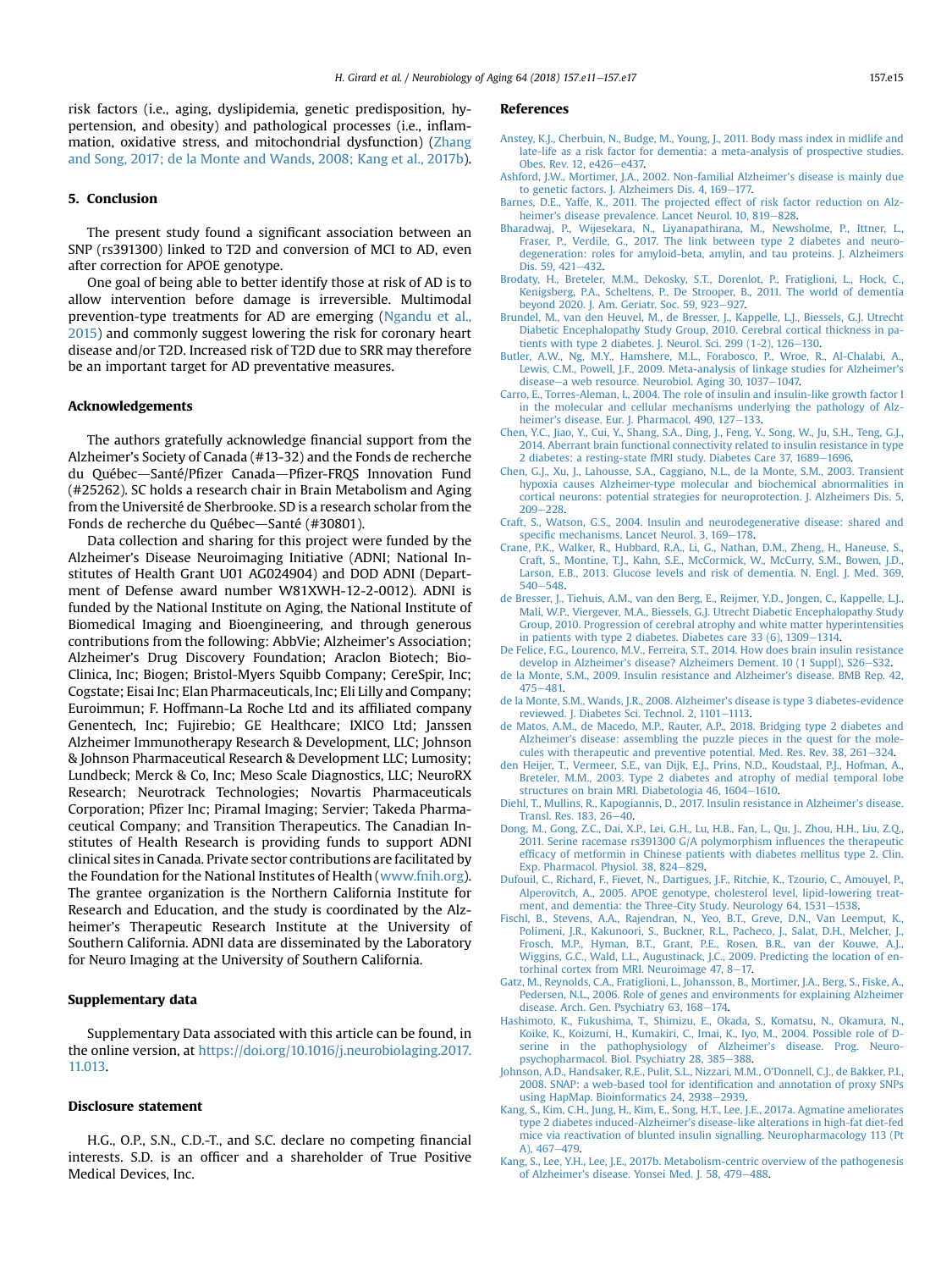<span id="page-5-0"></span>[Kato, N., 2013. Insights into the genetic basis of type 2 diabetes. J. Diabetes Investig.](http://refhub.elsevier.com/S0197-4580(17)30384-6/sref28) [4, 233](http://refhub.elsevier.com/S0197-4580(17)30384-6/sref28)-[244](http://refhub.elsevier.com/S0197-4580(17)30384-6/sref28).

[Kim, J., Basak, J.M., Holtzman, D.M., 2009. The role of apolipoprotein E in Alz](http://refhub.elsevier.com/S0197-4580(17)30384-6/sref29)heimer'[s disease. Neuron 63, 287](http://refhub.elsevier.com/S0197-4580(17)30384-6/sref29)-[303.](http://refhub.elsevier.com/S0197-4580(17)30384-6/sref29)

- [Kornhuber, J., Weller, M., 1997. Psychotogenicity and N-methyl-D-aspartate receptor](http://refhub.elsevier.com/S0197-4580(17)30384-6/sref30) [antagonism: implications for neuroprotective pharmacotherapy. Biol. Psychia](http://refhub.elsevier.com/S0197-4580(17)30384-6/sref30)[try 41, 135](http://refhub.elsevier.com/S0197-4580(17)30384-6/sref30)-[144.](http://refhub.elsevier.com/S0197-4580(17)30384-6/sref30)
- [Labrie, V., Fukumura, R., Rastogi, A., Fick, L.J., Wang, W., Boutros, P.C., Kennedy, J.L.,](http://refhub.elsevier.com/S0197-4580(17)30384-6/sref31) [Semeralul, M.O., Lee, F.H., Baker, G.B., Belsham, D.D., Barger, S.W., Gondo, Y.,](http://refhub.elsevier.com/S0197-4580(17)30384-6/sref31) [Wong, A.H., Roder, J.C., 2009. Serine racemase is associated with schizophrenia](http://refhub.elsevier.com/S0197-4580(17)30384-6/sref31) [susceptibility in humans and in a mouse model. Hum. Mol. Genet. 18,](http://refhub.elsevier.com/S0197-4580(17)30384-6/sref31) [3227](http://refhub.elsevier.com/S0197-4580(17)30384-6/sref31)-[3243](http://refhub.elsevier.com/S0197-4580(17)30384-6/sref31).
- [Longo, D.L., Fauci, A., Kasper, D.L., Hauser, S.L., Jameson, J., Loscalzo, J., 2012.](http://refhub.elsevier.com/S0197-4580(17)30384-6/sref32) Harrison'[s Principles of Internal Medicine, eighteenth ed. McGraw-Hill Educa](http://refhub.elsevier.com/S0197-4580(17)30384-6/sref32)[tion, New York, NY.](http://refhub.elsevier.com/S0197-4580(17)30384-6/sref32)
- [McKhann, G., Drachman, D., Folstein, M., Katzman, R., Price, D., Stadlan, E.M., 1984.](http://refhub.elsevier.com/S0197-4580(17)30384-6/sref33) Clinical diagnosis of Alzheimer'[s disease: report of the NINCDS-ADRDA work](http://refhub.elsevier.com/S0197-4580(17)30384-6/sref33) [Group under the auspices of Department of health and human Services Task](http://refhub.elsevier.com/S0197-4580(17)30384-6/sref33) Force on Alzheimer'[s disease. Neurology 34, 939](http://refhub.elsevier.com/S0197-4580(17)30384-6/sref33)-[944.](http://refhub.elsevier.com/S0197-4580(17)30384-6/sref33)
- [Meusel, L.C., Anderson, N.D., Parrott, M.D., Yuen, W., Tchistiakova, E., MacIntosh, B.J.,](http://refhub.elsevier.com/S0197-4580(17)30384-6/sref34) [Feldman, S., Greenwood, C.E., 2017. Brain function is linked to LDL cholesterol in](http://refhub.elsevier.com/S0197-4580(17)30384-6/sref34) [older adults with cardiovascular risk. J. Am. Geriatr. Soc. 65, e51](http://refhub.elsevier.com/S0197-4580(17)30384-6/sref34)-[e55.](http://refhub.elsevier.com/S0197-4580(17)30384-6/sref34)
- [Moran, C., Phan, T.G., Chen, J., Blizzard, L., Beare, R., Venn, A., Munch, G., Wood, A.G.,](http://refhub.elsevier.com/S0197-4580(17)30384-6/sref35) [Forbes, J., Greenaway, T.M., Pearson, S., Srikanth, V., 2013. Brain atrophy in type](http://refhub.elsevier.com/S0197-4580(17)30384-6/sref35) [2 diabetes: regional distribution and in](http://refhub.elsevier.com/S0197-4580(17)30384-6/sref35)fluence on cognition. Diabetes Care 36, [4036](http://refhub.elsevier.com/S0197-4580(17)30384-6/sref35)-[4042.](http://refhub.elsevier.com/S0197-4580(17)30384-6/sref35)
- [Musen, G., Jacobson, A.M., Bolo, N.R., Simonson, D.C., Shenton, M.E., McCartney, R.L.,](http://refhub.elsevier.com/S0197-4580(17)30384-6/sref36) [Flores, V.L., Hoogenboom, W.S., 2012. Resting-state brain functional connec](http://refhub.elsevier.com/S0197-4580(17)30384-6/sref36)tivity is altered in type 2 diabetes. Diabetes  $61$ ,  $2375-2379$ .
- [Ngandu, T., Lehtisalo, J., Solomon, A., Levalahti, E., Ahtiluoto, S., Antikainen, R.,](http://refhub.elsevier.com/S0197-4580(17)30384-6/sref37) [Backman, L., Hanninen, T., Jula, A., Laatikainen, T., Lindstrom, J., Mangialasche, F.,](http://refhub.elsevier.com/S0197-4580(17)30384-6/sref37) [Paajanen, T., Pajala, S., Peltonen, M., Rauramaa, R., Stigsdotter-Neely, A.,](http://refhub.elsevier.com/S0197-4580(17)30384-6/sref37) [Strandberg, T., Tuomilehto, J., Soininen, H., Kivipelto, M., 2015. A 2 year multi](http://refhub.elsevier.com/S0197-4580(17)30384-6/sref37)[domain intervention of diet, exercise, cognitive training, and vascular risk](http://refhub.elsevier.com/S0197-4580(17)30384-6/sref37) [monitoring versus control to prevent cognitive decline in at-risk elderly people](http://refhub.elsevier.com/S0197-4580(17)30384-6/sref37) [\(FINGER\): a randomised controlled trial. Lancet 385, 2255](http://refhub.elsevier.com/S0197-4580(17)30384-6/sref37) $-$ [2263](http://refhub.elsevier.com/S0197-4580(17)30384-6/sref37).
- [Notkola, I.L., Sulkava, R., Pekkanen, J., Erkinjuntti, T., Ehnholm, C., Kivinen, P.,](http://refhub.elsevier.com/S0197-4580(17)30384-6/sref38) [Tuomilehto, J., Nissinen, A., 1998. Serum total cholesterol, apolipoprotein E](http://refhub.elsevier.com/S0197-4580(17)30384-6/sref38) epsilon 4 allele, and Alzheimer'[s disease. Neuroepidemiology 17, 14](http://refhub.elsevier.com/S0197-4580(17)30384-6/sref38)-[20](http://refhub.elsevier.com/S0197-4580(17)30384-6/sref38).
- [Olney, J.W., Wozniak, D.F., Farber, N.B., 1997. Excitotoxic neurodegeneration in](http://refhub.elsevier.com/S0197-4580(17)30384-6/sref39) [Alzheimer disease. New hypothesis and new therapeutic strategies. Arch.](http://refhub.elsevier.com/S0197-4580(17)30384-6/sref39) [Neurol. 54, 1234](http://refhub.elsevier.com/S0197-4580(17)30384-6/sref39)-[1240](http://refhub.elsevier.com/S0197-4580(17)30384-6/sref39).
- [Ono, K., Takahashi, R., Ikeda, T., Mizuguchi, M., Hamaguchi, T., Yamada, M., 2014.](http://refhub.elsevier.com/S0197-4580(17)30384-6/sref40) [Exogenous amyloidogenic proteins function as seeds in amyloid beta-protein](http://refhub.elsevier.com/S0197-4580(17)30384-6/sref40) [aggregation. Biochim. Biophys. Acta 1842, 646](http://refhub.elsevier.com/S0197-4580(17)30384-6/sref40)-[653](http://refhub.elsevier.com/S0197-4580(17)30384-6/sref40).
- [Ott, A., Stolk, R.P., van Harskamp, F., Pols, H.A., Hofman, A., Breteler, M.M., 1999.](http://refhub.elsevier.com/S0197-4580(17)30384-6/sref41) [Diabetes mellitus and the risk of dementia: the Rotterdam Study. Neurology 53,](http://refhub.elsevier.com/S0197-4580(17)30384-6/sref41) [1937](http://refhub.elsevier.com/S0197-4580(17)30384-6/sref41)-[1942](http://refhub.elsevier.com/S0197-4580(17)30384-6/sref41).
- [Plassman, B.L., Langa, K.M., McCammon, R.J., Fisher, G.G., Potter, G.G., Burke, J.R.,](http://refhub.elsevier.com/S0197-4580(17)30384-6/sref42) [Steffens, D.C., Foster, N.L., Giordani, B., Unverzagt, F.W., Welsh-Bohmer, K.A.,](http://refhub.elsevier.com/S0197-4580(17)30384-6/sref42) [Heeringa, S.G., Weir, D.R., Wallace, R.B., 2011. Incidence of dementia and](http://refhub.elsevier.com/S0197-4580(17)30384-6/sref42) [cognitive impairment, not dementia in the United States. Ann. Neurol. 70,](http://refhub.elsevier.com/S0197-4580(17)30384-6/sref42) [418](http://refhub.elsevier.com/S0197-4580(17)30384-6/sref42)-[426.](http://refhub.elsevier.com/S0197-4580(17)30384-6/sref42)
- [Potkin, S.G., Guffanti, G., Lakatos, A., Turner, J.A., Kruggel, F., Fallon, J.H., Saykin, A.J.,](http://refhub.elsevier.com/S0197-4580(17)30384-6/sref43) [Orro, A., Lupoli, S., Salvi, E., Weiner, M., Macciardi, F. Alzheimer](http://refhub.elsevier.com/S0197-4580(17)30384-6/sref43)'s Disease Neu[roimaging Initiative, 2009. Hippocampal atrophy as a quantitative trait in a](http://refhub.elsevier.com/S0197-4580(17)30384-6/sref43) [genome-wide association study identifying novel susceptibility genes for Alz](http://refhub.elsevier.com/S0197-4580(17)30384-6/sref43)heimer'[s disease. PLoS One 4, e6501.](http://refhub.elsevier.com/S0197-4580(17)30384-6/sref43)
- [Potvin, O., Dieumegarde, L., Duchesne, S., 2017. Normative morphometric data for](http://refhub.elsevier.com/S0197-4580(17)30384-6/sref44) [cerebral cortical areas over the lifetime of the adult human brain. Neuroimage](http://refhub.elsevier.com/S0197-4580(17)30384-6/sref44) [156, 315](http://refhub.elsevier.com/S0197-4580(17)30384-6/sref44)-[339.](http://refhub.elsevier.com/S0197-4580(17)30384-6/sref44)
- [Potvin, O., Mouiha, A., Dieumegarde, L., Duchesne, S., 2016. Normative data for](http://refhub.elsevier.com/S0197-4580(17)30384-6/sref45) [subcortical regional volumes over the lifetime of the adult human brain. Neu](http://refhub.elsevier.com/S0197-4580(17)30384-6/sref45)roimage  $137, 9-20$  $137, 9-20$ .
- [Qiu, C., Winblad, B., Fratiglioni, L., 2005. The age-dependent relation of blood](http://refhub.elsevier.com/S0197-4580(17)30384-6/sref46) [pressure to cognitive function and dementia. Lancet Neurol. 4, 487](http://refhub.elsevier.com/S0197-4580(17)30384-6/sref46)-[499.](http://refhub.elsevier.com/S0197-4580(17)30384-6/sref46)
- [Reitz, C., Tosto, G., Mayeux, R., Luchsinger, J.A. NIA-LOAD/NCRAD Family Study](http://refhub.elsevier.com/S0197-4580(17)30384-6/sref47) Group Alzheimer'[s Disease Neuroimaging Initiative, 2012. Genetic variants in](http://refhub.elsevier.com/S0197-4580(17)30384-6/sref47) [the fat and obesity Associated \(FTO\) gene and risk of Alzheimer](http://refhub.elsevier.com/S0197-4580(17)30384-6/sref47)'s disease. PLoS [One 7 \(12\), e50354.](http://refhub.elsevier.com/S0197-4580(17)30384-6/sref47)
- Rey, A., 1964. L'[examen Clinique En Psychologie. Presses Universitaires de France,](http://refhub.elsevier.com/S0197-4580(17)30384-6/sref48) [Paris.](http://refhub.elsevier.com/S0197-4580(17)30384-6/sref48)
- [Roberts, R., 2014. Genetics of coronary artery disease: an update. Methodist](http://refhub.elsevier.com/S0197-4580(17)30384-6/sref49) [DeBakey Cardiovasc. J. 10, 7](http://refhub.elsevier.com/S0197-4580(17)30384-6/sref49)-[12](http://refhub.elsevier.com/S0197-4580(17)30384-6/sref49).
- [Roberts, R.O., Knopman, D.S., Geda, Y.E., Cha, R.H., Roger, V.L., Petersen, R.C., 2010.](http://refhub.elsevier.com/S0197-4580(17)30384-6/sref50) [Coronary heart disease is associated with non-amnestic mild cognitive](http://refhub.elsevier.com/S0197-4580(17)30384-6/sref50) [impairment. Neurobiol. Aging 31, 1894](http://refhub.elsevier.com/S0197-4580(17)30384-6/sref50)-[1902](http://refhub.elsevier.com/S0197-4580(17)30384-6/sref50).
- [Rosen, W.G., Mohs, R.C., Davis, K.L., 1984. A new rating scale for Alzheimer](http://refhub.elsevier.com/S0197-4580(17)30384-6/sref51)'s disease. [Am. J. Psychiatry 141, 1356](http://refhub.elsevier.com/S0197-4580(17)30384-6/sref51)-[1364](http://refhub.elsevier.com/S0197-4580(17)30384-6/sref51).
- [Roses, A.D., 1996. Apolipoprotein E alleles as risk factors in Alzheimer](http://refhub.elsevier.com/S0197-4580(17)30384-6/sref52)'s disease. [Annu. Rev. Med. 47, 387](http://refhub.elsevier.com/S0197-4580(17)30384-6/sref52)-[400.](http://refhub.elsevier.com/S0197-4580(17)30384-6/sref52)
- [Saykin, A.J., Shen, L., Foroud, T.M., Potkin, S.G., Swaminathan, S., Kim, S.,](http://refhub.elsevier.com/S0197-4580(17)30384-6/sref53) [Risacher, S.L., Nho, K., Huentelman, M.J., Craig, D.W., Thompson, P.M., Stein, J.L.,](http://refhub.elsevier.com/S0197-4580(17)30384-6/sref53) [Moore, J.H., Farrer, L.A., Green, R.C., Bertram, L., Jack Jr., C.R., Weiner, M.W.](http://refhub.elsevier.com/S0197-4580(17)30384-6/sref53) Alzheimer'[s Disease Neuroimaging Initiative, 2010. Alzheimer](http://refhub.elsevier.com/S0197-4580(17)30384-6/sref53)'s Disease

[Neuroimaging Initiative biomarkers as quantitative phenotypes: genetics core](http://refhub.elsevier.com/S0197-4580(17)30384-6/sref53) [aims, progress, and plans. Alzheimers Dement. 6, 265](http://refhub.elsevier.com/S0197-4580(17)30384-6/sref53)–[273.](http://refhub.elsevier.com/S0197-4580(17)30384-6/sref53)<br>[Scheltens, P., Fox, N., Barkhof, F., De Carli, C., 2002. Structural magnetic resonance](http://refhub.elsevier.com/S0197-4580(17)30384-6/sref54)

- [imaging in the practical assessment of dementia: beyond exclusion. Lancet](http://refhub.elsevier.com/S0197-4580(17)30384-6/sref54) [Neurol. 1, 13](http://refhub.elsevier.com/S0197-4580(17)30384-6/sref54)-[21.](http://refhub.elsevier.com/S0197-4580(17)30384-6/sref54)
- [Segura, B., Jurado, M.A., Freixenet, N., Falcon, C., Junque, C., Arboix, A., 2009.](http://refhub.elsevier.com/S0197-4580(17)30384-6/sref55) [Microstructural white matter changes in metabolic syndrome: a diffusion](http://refhub.elsevier.com/S0197-4580(17)30384-6/sref55) [tensor imaging study. Neurology 73, 438](http://refhub.elsevier.com/S0197-4580(17)30384-6/sref55)-[444.](http://refhub.elsevier.com/S0197-4580(17)30384-6/sref55)
- [Speliotes, E.K., Willer, C.J., Berndt, S.I., Monda, K.L., Thorleifsson, G., Jackson, A.U.,](http://refhub.elsevier.com/S0197-4580(17)30384-6/sref56) [Lango Allen, H., Lindgren, C.M., Luan, J., Magi, R., Randall, J.C., Vedantam, S.,](http://refhub.elsevier.com/S0197-4580(17)30384-6/sref56) [Winkler, T.W., Qi, L., Workalemahu, T., Heid, I.M., Steinthorsdottir, V.,](http://refhub.elsevier.com/S0197-4580(17)30384-6/sref56) [Stringham, H.M., Weedon, M.N., Wheeler, E., Wood, A.R., Ferreira, T.,](http://refhub.elsevier.com/S0197-4580(17)30384-6/sref56) [Weyant, R.J., Segre, A.V., Estrada, K., Liang, L., Nemesh, J., Park, J.H.,](http://refhub.elsevier.com/S0197-4580(17)30384-6/sref56) [Gustafsson, S., Kilpelainen, T.O., Yang, J., Bouatia-Naji, N., Esko, T., Feitosa, M.F.,](http://refhub.elsevier.com/S0197-4580(17)30384-6/sref56) [Kutalik, Z., Mangino, M., Raychaudhuri, S., Scherag, A., Smith, A.V., Welch, R.,](http://refhub.elsevier.com/S0197-4580(17)30384-6/sref56) [Zhao, J.H., Aben, K.K., Absher, D.M., Amin, N., Dixon, A.L., Fisher, E., Glazer, N.L.,](http://refhub.elsevier.com/S0197-4580(17)30384-6/sref56) [Goddard, M.E., Heard-Costa, N.L., Hoesel, V., Hottenga, J.J., Johansson, A.,](http://refhub.elsevier.com/S0197-4580(17)30384-6/sref56) [Johnson, T., Ketkar, S., Lamina, C., Li, S., Moffatt, M.F., Myers, R.H., Narisu, N.,](http://refhub.elsevier.com/S0197-4580(17)30384-6/sref56) [Perry, J.R., Peters, M.J., Preuss, M., Ripatti, S., Rivadeneira, F., Sandholt, C.,](http://refhub.elsevier.com/S0197-4580(17)30384-6/sref56) [Scott, L.J., Timpson, N.J., Tyrer, J.P., van Wingerden, S., Watanabe, R.M.,](http://refhub.elsevier.com/S0197-4580(17)30384-6/sref56) [White, C.C., Wiklund, F., Barlassina, C., Chasman, D.I., Cooper, M.N., Jansson, J.O.,](http://refhub.elsevier.com/S0197-4580(17)30384-6/sref56) [Lawrence, R.W., Pellikka, N., Prokopenko, I., Shi, J., Thiering, E., Alavere, H.,](http://refhub.elsevier.com/S0197-4580(17)30384-6/sref56) [Alibrandi, M.T., Almgren, P., Arnold, A.M., Aspelund, T., Atwood, L.D., Balkau, B.,](http://refhub.elsevier.com/S0197-4580(17)30384-6/sref56) [Balmforth, A.J., Bennett, A.J., Ben-Shlomo, Y., Bergman, R.N., Bergmann, S.,](http://refhub.elsevier.com/S0197-4580(17)30384-6/sref56) [Biebermann, H., Blakemore, A.I., Boes, T., Bonnycastle, L.L., Bornstein, S.R.,](http://refhub.elsevier.com/S0197-4580(17)30384-6/sref56) [Brown, M.J., Buchanan, T.A., Busonero, F., Campbell, H., Cappuccio, F.P., Cav](http://refhub.elsevier.com/S0197-4580(17)30384-6/sref56)[alcanti-Proenca, C., Chen, Y.D., Chen, C.M., Chines, P.S., Clarke, R., Coin, L.,](http://refhub.elsevier.com/S0197-4580(17)30384-6/sref56) [Connell, J., Day, I.N., den Heijer, M., Duan, J., Ebrahim, S., Elliott, P., Elosua, R.,](http://refhub.elsevier.com/S0197-4580(17)30384-6/sref56) [Eiriksdottir, G., Erdos, M.R., Eriksson, J.G., Facheris, M.F., Felix, S.B., Fischer-](http://refhub.elsevier.com/S0197-4580(17)30384-6/sref56)[Posovszky, P., Folsom, A.R., Friedrich, N., Freimer, N.B., Fu, M., Gaget, S.,](http://refhub.elsevier.com/S0197-4580(17)30384-6/sref56) [Gejman, P.V., Geus, E.J., Gieger, C., Gjesing, A.P., Goel, A., Goyette, P., Grallert, H.,](http://refhub.elsevier.com/S0197-4580(17)30384-6/sref56) [Grassler, J., Greenawalt, D.M., Groves, C.J., Gudnason, V., Guiducci, C.,](http://refhub.elsevier.com/S0197-4580(17)30384-6/sref56) [Hartikainen, A.L., Hassanali, N., Hall, A.S., Havulinna, A.S., Hayward, C.,](http://refhub.elsevier.com/S0197-4580(17)30384-6/sref56) [Heath, A.C., Hengstenberg, C., Hicks, A.A., Hinney, A., Hofman, A., Homuth, G.,](http://refhub.elsevier.com/S0197-4580(17)30384-6/sref56) [Hui, J., Igl, W., Iribarren, C., Isomaa, B., Jacobs, K.B., Jarick, I., Jewell, E., John, U.,](http://refhub.elsevier.com/S0197-4580(17)30384-6/sref56) [Jorgensen, T., Jousilahti, P., Jula, A., Kaakinen, M., Kajantie, E., Kaplan, L.M.,](http://refhub.elsevier.com/S0197-4580(17)30384-6/sref56) [Kathiresan, S., Kettunen, J., Kinnunen, L., Knowles, J.W., Kolcic, I., Konig, I.R.,](http://refhub.elsevier.com/S0197-4580(17)30384-6/sref56)<br>[Koskinen, S., Kovacs, P., Kuusisto, J., Kraft, P., Kvaloy, K., Laitinen, J., Lantieri, O.,](http://refhub.elsevier.com/S0197-4580(17)30384-6/sref56) [Lanzani, C., Launer, L.J., Lecoeur, C., Lehtimaki, T., Lettre, G., Liu, J., Lokki, M.L.,](http://refhub.elsevier.com/S0197-4580(17)30384-6/sref56) [Lorentzon, M., Luben, R.N., Ludwig, B., MAGIC, Manunta, P., Marek, D.,](http://refhub.elsevier.com/S0197-4580(17)30384-6/sref56) [Marre, M., Martin, N.G., McArdle, W.L., McCarthy, A., McKnight, B., Meitinger, T.,](http://refhub.elsevier.com/S0197-4580(17)30384-6/sref56) [Melander, O., Meyre, D., Midthjell, K., Montgomery, G.W., Morken, M.A.,](http://refhub.elsevier.com/S0197-4580(17)30384-6/sref56) [Morris, A.P., Mulic, R., Ngwa, J.S., Nelis, M., Neville, M.J., Nyholt, D.R.,](http://refhub.elsevier.com/S0197-4580(17)30384-6/sref56) O'Donnell, C.J., O'[Rahilly, S., Ong, K.K., Oostra, B., Pare, G., Parker, A.N., Perola, M.,](http://refhub.elsevier.com/S0197-4580(17)30384-6/sref56) [Pichler, I., Pietilainen, K.H., Platou, C.G., Polasek, O., Pouta, A., Rafelt, S.,](http://refhub.elsevier.com/S0197-4580(17)30384-6/sref56) [Raitakari, O., Rayner, N.W., Ridderstrale, M., Rief, W., Ruokonen, A.,](http://refhub.elsevier.com/S0197-4580(17)30384-6/sref56) [Robertson, N.R., Rzehak, P., Salomaa, V., Sanders, A.R., Sandhu, M.S., Sanna, S.,](http://refhub.elsevier.com/S0197-4580(17)30384-6/sref56) [Saramies, J., Savolainen, M.J., Scherag, S., Schipf, S., Schreiber, S., Schunkert, H.,](http://refhub.elsevier.com/S0197-4580(17)30384-6/sref56) [Silander, K., Sinisalo, J., Siscovick, D.S., Smit, J.H., Soranzo, N., Sovio, U.,](http://refhub.elsevier.com/S0197-4580(17)30384-6/sref56) [Stephens, J., Surakka, I., Swift, A.J., Tammesoo, M.L., Tardif, J.C., Teder-Laving, M.,](http://refhub.elsevier.com/S0197-4580(17)30384-6/sref56) [Teslovich, T.M., Thompson, J.R., Thomson, B., Tonjes, A., Tuomi, T., van](http://refhub.elsevier.com/S0197-4580(17)30384-6/sref56) [Meurs, J.B., van Ommen, G.J., Vatin, V., Viikari, J., Visvikis-Siest, S., Vitart, V.,](http://refhub.elsevier.com/S0197-4580(17)30384-6/sref56) [Vogel, C.I., Voight, B.F., Waite, L.L., Wallaschofski, H., Walters, G.B., Widen, E.,](http://refhub.elsevier.com/S0197-4580(17)30384-6/sref56) [Wiegand, S., Wild, S.H., Willemsen, G., Witte, D.R., Witteman, J.C., Xu, J.,](http://refhub.elsevier.com/S0197-4580(17)30384-6/sref56) [Zhang, Q., Zgaga, L., Ziegler, A., Zitting, P., Beilby, J.P., Farooqi, I.S., Hebebrand, J.,](http://refhub.elsevier.com/S0197-4580(17)30384-6/sref56) [Huikuri, H.V., James, A.L., Kahonen, M., Levinson, D.F., Macciardi, F.,](http://refhub.elsevier.com/S0197-4580(17)30384-6/sref56) [Nieminen, M.S., Ohlsson, C., Palmer, L.J., Ridker, P.M., Stumvoll, M.,](http://refhub.elsevier.com/S0197-4580(17)30384-6/sref56) [Beckmann, J.S., Boeing, H., Boerwinkle, E., Boomsma, D.I., Caul](http://refhub.elsevier.com/S0197-4580(17)30384-6/sref56)field, M.J., [Chanock, S.J., Collins, F.S., Cupples, L.A., Smith, G.D., Erdmann, J., Froguel, P.,](http://refhub.elsevier.com/S0197-4580(17)30384-6/sref56) [Gronberg, H., Gyllensten, U., Hall, P., Hansen, T., Harris, T.B., Hattersley, A.T.,](http://refhub.elsevier.com/S0197-4580(17)30384-6/sref56) [Hayes, R.B., Heinrich, J., Hu, F.B., Hveem, K., Illig, T., Jarvelin, M.R., Kaprio, J.,](http://refhub.elsevier.com/S0197-4580(17)30384-6/sref56) [Karpe, F., Khaw, K.T., Kiemeney, L.A., Krude, H., Laakso, M., Lawlor, D.A.,](http://refhub.elsevier.com/S0197-4580(17)30384-6/sref56) [Metspalu, A., Munroe, P.B., Ouwehand, W.H., Pedersen, O., Penninx, B.W.,](http://refhub.elsevier.com/S0197-4580(17)30384-6/sref56) [Peters, A., Pramstaller, P.P., Quertermous, T., Reinehr, T., Rissanen, A., Rudan, I.,](http://refhub.elsevier.com/S0197-4580(17)30384-6/sref56) [Samani, N.J., Schwarz, P.E., Shuldiner, A.R., Spector, T.D., Tuomilehto, J., Uda, M.,](http://refhub.elsevier.com/S0197-4580(17)30384-6/sref56) [Uitterlinden, A., Valle, T.T., Wabitsch, M., Waeber, G., Wareham, N.J., Watkins, H.,](http://refhub.elsevier.com/S0197-4580(17)30384-6/sref56) [Procardis, C., Wilson, J.F., Wright, A.F., Zillikens, M.C., Chatterjee, N.,](http://refhub.elsevier.com/S0197-4580(17)30384-6/sref56) [McCarroll, S.A., Purcell, S., Schadt, E.E., Visscher, P.M., Assimes, T.L., Borecki, I.B.,](http://refhub.elsevier.com/S0197-4580(17)30384-6/sref56) [Deloukas, P., Fox, C.S., Groop, L.C., Haritunians, T., Hunter, D.J., Kaplan, R.C.,](http://refhub.elsevier.com/S0197-4580(17)30384-6/sref56) Mohlke, K.L., O'[Connell, J.R., Peltonen, L., Schlessinger, D., Strachan, D.P., van](http://refhub.elsevier.com/S0197-4580(17)30384-6/sref56) [Duijn, C.M., Wichmann, H.E., Frayling, T.M., Thorsteinsdottir, U., Abecasis, G.R.,](http://refhub.elsevier.com/S0197-4580(17)30384-6/sref56) [Barroso, I., Boehnke, M., Stefansson, K., North, K.E., McCarthy, M.I.,](http://refhub.elsevier.com/S0197-4580(17)30384-6/sref56) [Hirschhorn, J.N., Ingelsson, E., Loos, R.J., 2010. Association analyses of 249,796](http://refhub.elsevier.com/S0197-4580(17)30384-6/sref56) [individuals reveal 18 new loci associated with body mass index. Nat. Genet. 42,](http://refhub.elsevier.com/S0197-4580(17)30384-6/sref56) [937](http://refhub.elsevier.com/S0197-4580(17)30384-6/sref56)-[948](http://refhub.elsevier.com/S0197-4580(17)30384-6/sref56).
- [Sze, C., Bi, H., Kleinschmidt-DeMasters, B.K., Filley, C.M., Martin, L.J., 2001. N-Methyl-](http://refhub.elsevier.com/S0197-4580(17)30384-6/sref57)[D-aspartate receptor subunit proteins and their phosphorylation status are](http://refhub.elsevier.com/S0197-4580(17)30384-6/sref57) altered selectively in Alzheimer'[s disease. J. Neurol. Sci. 182, 151](http://refhub.elsevier.com/S0197-4580(17)30384-6/sref57)-[159](http://refhub.elsevier.com/S0197-4580(17)30384-6/sref57).
- [Thorleifsson, G., Walters, G.B., Gudbjartsson, D.F., Steinthorsdottir, V., Sulem, P.,](http://refhub.elsevier.com/S0197-4580(17)30384-6/sref58) [Helgadottir, A., Styrkarsdottir, U., Gretarsdottir, S., Thorlacius, S., Jonsdottir, I.,](http://refhub.elsevier.com/S0197-4580(17)30384-6/sref58) [Jonsdottir, T., Olafsdottir, E.J., Olafsdottir, G.H., Jonsson, T., Jonsson, F., Borch-](http://refhub.elsevier.com/S0197-4580(17)30384-6/sref58)[Johnsen, K., Hansen, T., Andersen, G., Jorgensen, T., Lauritzen, T., Aben, K.K.,](http://refhub.elsevier.com/S0197-4580(17)30384-6/sref58) [Verbeek, A.L., Roeleveld, N., Kampman, E., Yanek, L.R., Becker, L.C.,](http://refhub.elsevier.com/S0197-4580(17)30384-6/sref58) [Tryggvadottir, L., Rafnar, T., Becker, D.M., Gulcher, J., Kiemeney, L.A., Pedersen, O.,](http://refhub.elsevier.com/S0197-4580(17)30384-6/sref58) [Kong, A., Thorsteinsdottir, U., Stefansson, K., 2009. Genome-wide association](http://refhub.elsevier.com/S0197-4580(17)30384-6/sref58)